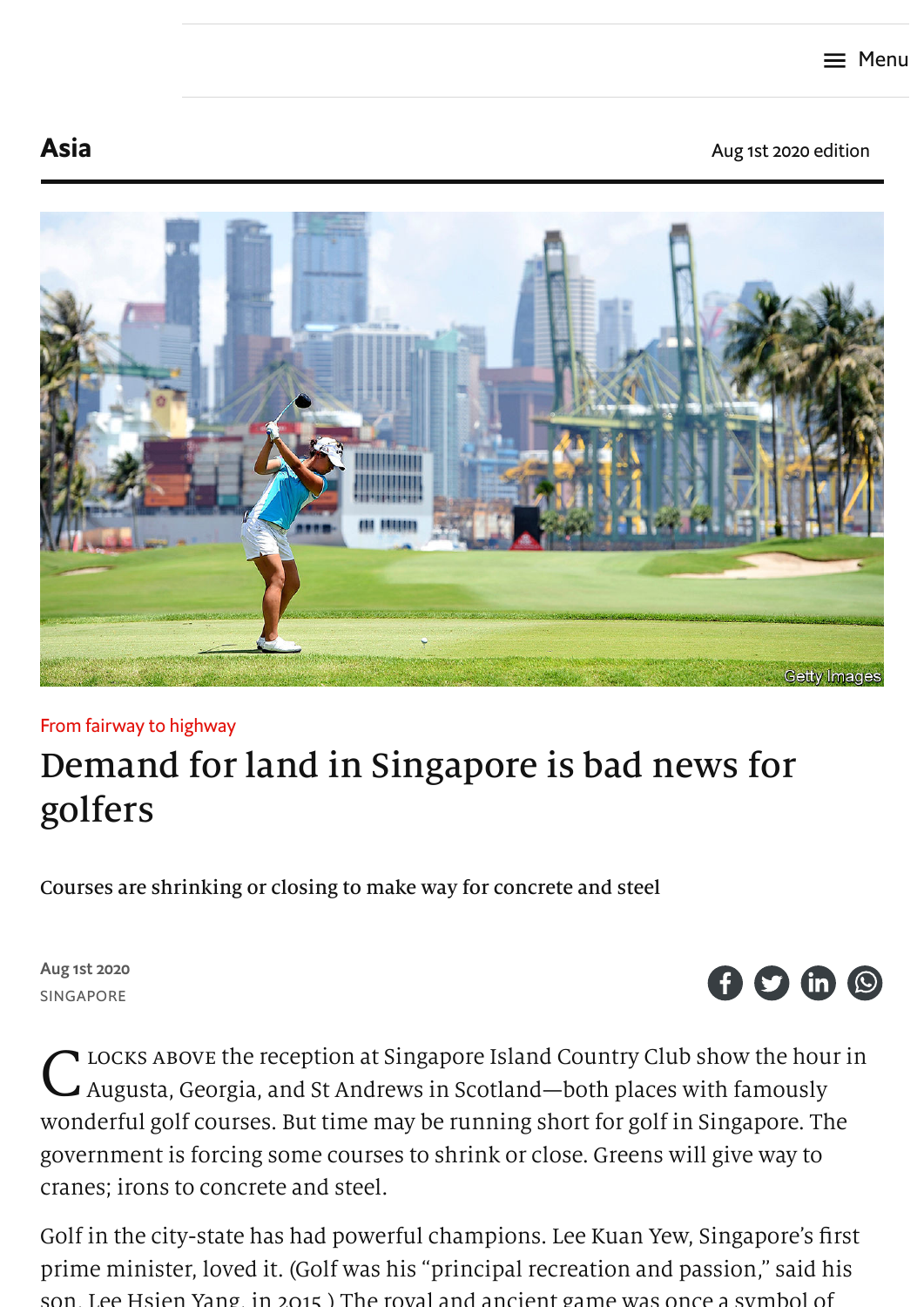son, Lee Hsien Yang, in 2015.) The royal and ancient game was once a symbol of middle-class aspiration, says Harvey Neo, a geographer at the Lee Kuan Yew Centre for Innovative Cities. During the 1990s and 2000s Singaporeans were said to covet the "5cs": cash, car, condominium, credit card and country-club membership.

ADVERTISEMENT

Yet in 2013 the government, which owns most of the land in Singapore, announced that it would gradually reallocate much of the space taken up by golf courses to public housing and infrastructure. The ruling party, stung by its disappointing performance at elections in 2011, felt it needed to respond to critics who said that it was out of touch with ordinary Singaporeans and who argued that it had overcrowded the tiny island by welcoming too many immigrants. At the time of its announcement 2.1% of Singapore's land was given over to greens and fairways. By 2030 the number of courses is expected to fall by 40% or so from its peak in 2010. Closures are expected to leave Singapore with one course for every 430,000 residents by 2040, down from one for every 250,000 three decades ago.

Many Singaporeans shrug. The game's grip on the national imagination is weakening. The number of people who play regularly has not much changed for years, thinks Jerome Ng, general manager of the Singapore Golf Association. Some 55% of golf-club members are 55 or older. "Young people are now into other sports," says Lee Lee Langdale, who brokers country-club memberships. She says youngsters are put off by the exorbitant cost. Some clubs charge hundreds of thousands of dollars just to join. Garish clothes aren't cheap, either. The game's image has suffered. One banker says that he sometimes feels "self-conscious" admitting that he is a golfer.

It will be possible to play golf in Singapore for years to come. But the government has yet to renew the lease of any club beyond 2040, which worries enthusiasts. "We will lose everything," says Ms Langdale. Others are sanguine. "The people we used to